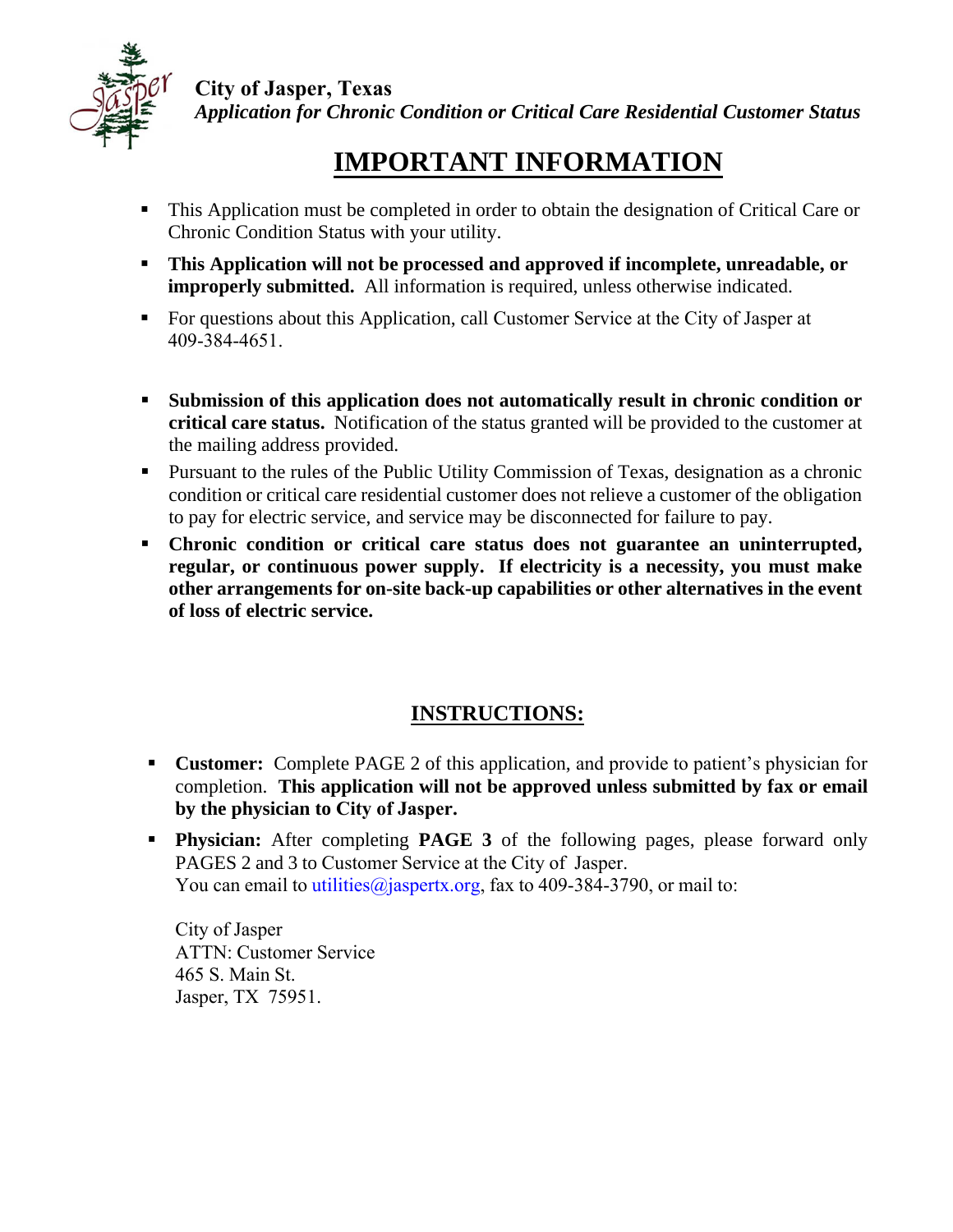### **PAGE 2 – To Be Completed by the Customer**

### **PART 1: ALL INFORMATION IS REQUIRED**

| <b>Customer Name:</b>                                                                                                                                                                                                                                                                                                                                                                                                       |                                           |  |  |  |
|-----------------------------------------------------------------------------------------------------------------------------------------------------------------------------------------------------------------------------------------------------------------------------------------------------------------------------------------------------------------------------------------------------------------------------|-------------------------------------------|--|--|--|
| (Name on electric account)                                                                                                                                                                                                                                                                                                                                                                                                  |                                           |  |  |  |
| <b>Patient's Name:</b>                                                                                                                                                                                                                                                                                                                                                                                                      |                                           |  |  |  |
| (Name of Patient, who is living permanently at the Service Address, and who needs critical care or chronic<br>condition status. The Patient may be the same person as the Customer.)<br><b>Service Address</b> (found on your electric bill)                                                                                                                                                                                |                                           |  |  |  |
| City:                                                                                                                                                                                                                                                                                                                                                                                                                       | $\mathbf{ZIP:}$<br>State:                 |  |  |  |
| <b>Mailing Address</b> (if different than Service Address)                                                                                                                                                                                                                                                                                                                                                                  |                                           |  |  |  |
| City:                                                                                                                                                                                                                                                                                                                                                                                                                       | ZIP:<br>State:                            |  |  |  |
| <b>Account Number</b> (found on your electric bill)                                                                                                                                                                                                                                                                                                                                                                         |                                           |  |  |  |
|                                                                                                                                                                                                                                                                                                                                                                                                                             |                                           |  |  |  |
| <b>Customer Primary Phone:</b>                                                                                                                                                                                                                                                                                                                                                                                              | <b>Customer Alternate Phone:</b> (if any) |  |  |  |
|                                                                                                                                                                                                                                                                                                                                                                                                                             |                                           |  |  |  |
| Emergency (Secondary) Contact Information (Your application will be rejected unless you include an<br>emergency contact name or insert "I choose not to provide an emergency contact name". Failure to include an<br>emergency contact may result in disconnection of your electric service without notice if the City is unable to<br>contact you and your electric bill is overdue.)<br><b>Name of Emergency Contact:</b> |                                           |  |  |  |
|                                                                                                                                                                                                                                                                                                                                                                                                                             |                                           |  |  |  |

| City:         | State:<br>ZIP                    |  |
|---------------|----------------------------------|--|
|               |                                  |  |
| <b>Phone:</b> | <b>Alternate Phone (if any):</b> |  |

#### **Customer:**

**Mailing Address:**

I have read and understood the information and certify that the information provided on this Application is correct. I understand the information may also be used to determine whether I am eligible for additional notices and other protections relating to my electric service available under Public Utility Commission rules, and may be used to provide notices relating to my electric service to the Emergency Contact.

**Signature: Date:**

### **Patient/ Patient's Guardian, Parent, or Managing Conservator:**

I have read and understood the information and certify that the information provided in this application about me (or the patient) is correct. I agree to the release of the information on this form concerning my (or the patient's) medical condition for the purposes stated on this application.

| Signature:                                             | Date: |
|--------------------------------------------------------|-------|
| (Signature required, even if same person as Customer.) |       |